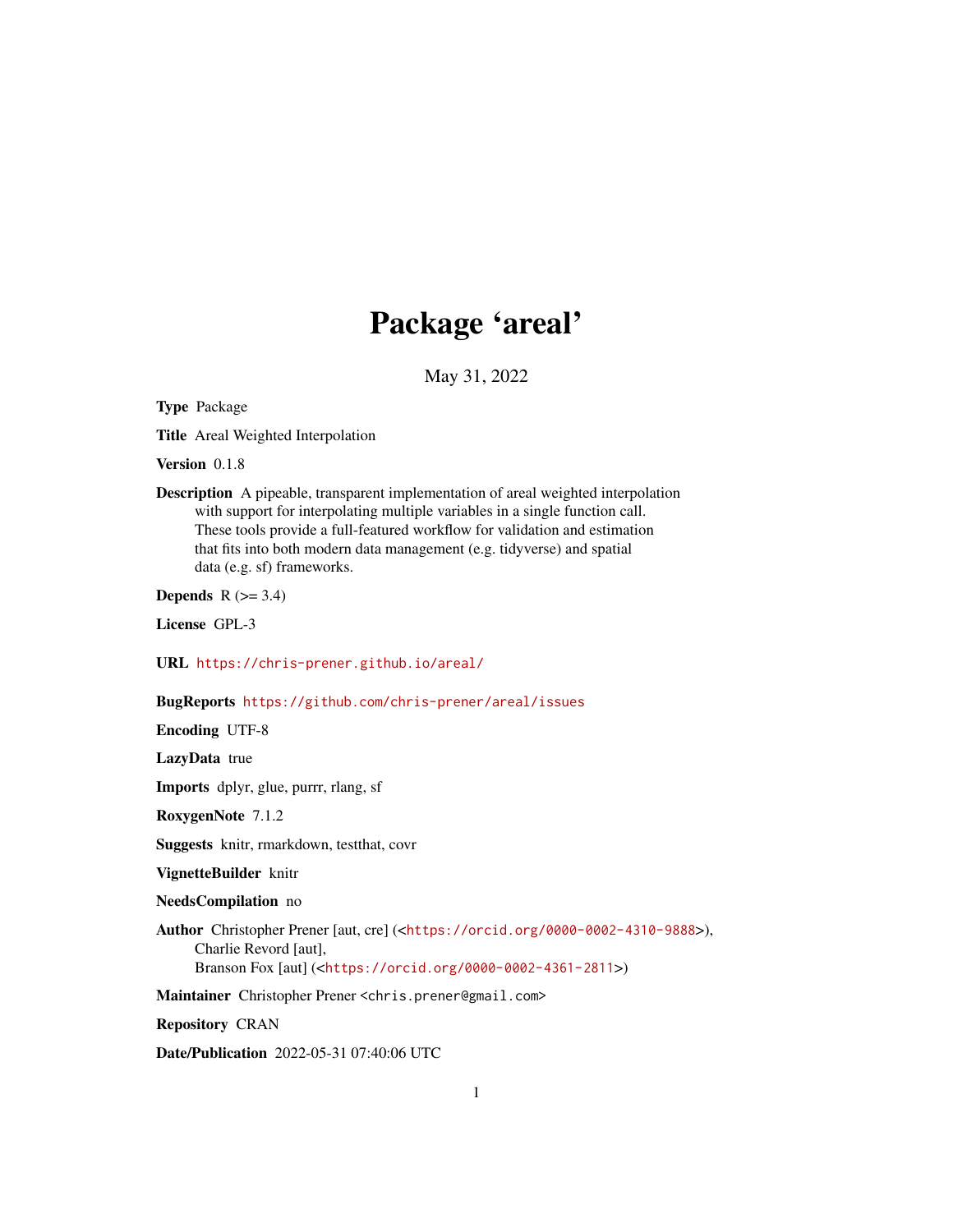# <span id="page-1-0"></span>R topics documented:

| Index | 15 |
|-------|----|
|       |    |
|       |    |
|       |    |
|       |    |
|       |    |
|       |    |
|       |    |
|       |    |
|       |    |
|       |    |
|       |    |
|       |    |
|       |    |
|       |    |

ar\_stl\_asthma *Asthma in St. Louis by Census Tract, 2017*

# Description

A simple features data set containing the geometry and asthma estimates from the Centers for Disease Control for St. Louis.

# Usage

data(ar\_stl\_asthma)

# Format

A data frame with 106 rows and 24 variables:

GEOID full GEOID string

STATEFP state FIPS code

COUNTYFP county FIPS code

TRACTCE tract FIPS code

NAMELSAD tract name

ALAND area of tract land, square meters

AWATER area of tract water, square meters

ASTHMA percent of residents with current asthma diagnosis, estimated

geometry simple features geometry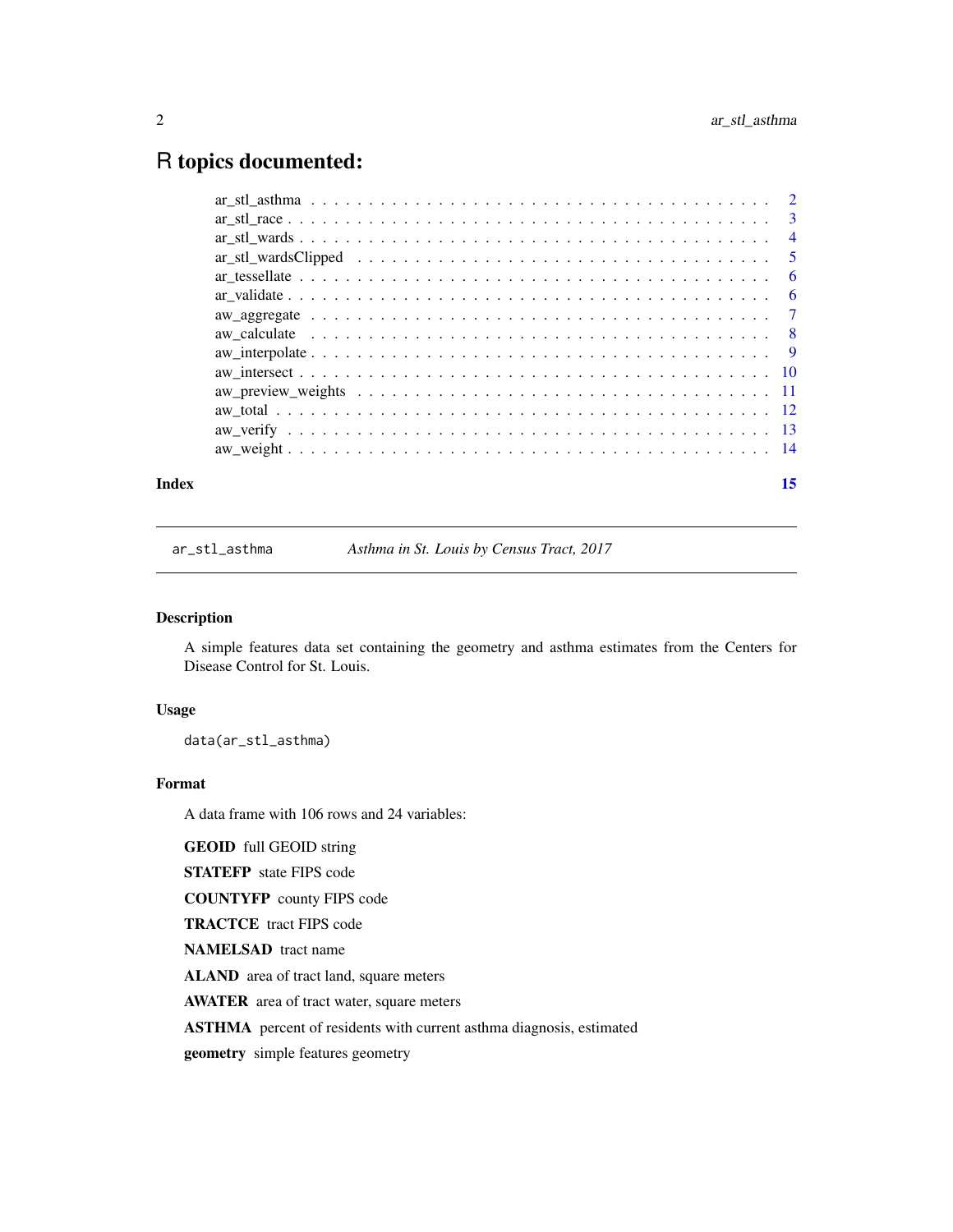<span id="page-2-0"></span>ar\_stl\_race 3

# Source

Centers for Disease Control's 500 Cities Data

#### Examples

```
str(ar_stl_asthma)
head(ar_stl_asthma)
summary(ar_stl_asthma$ASTHMA)
```
ar\_stl\_race *Race in St. Louis by Census Tract, 2017*

# Description

A simple features data set containing the geometry and associated attributes for the 2013-2017 American Community Survey estimates for race in St. Louis.

#### Usage

data(ar\_stl\_race)

#### Format

A data frame with 106 rows and 24 variables:

GEOID full GEOID string

STATEFP state FIPS code

COUNTYFP county FIPS code

TRACTCE tract FIPS code

NAMELSAD tract name

ALAND area of tract land, square meters

AWATER area of tract water, square meters

TOTAL\_E total populaton count, estimated

TOTAL\_M total populaton count, margin of error

WHITE\_E white populaton count, estimated

WHITE\_M white populaton count, margin of error

BLACK\_E black populaton count, estimated

BLACK\_M black populaton count, margin of error

AIAN\_E american indian and alskan native populaton count, estimated

AIAN\_M american indian and alskan native populaton count, margin of error

ASIAN\_E asian populaton count, estimated

ASIAN\_M asian populaton count, margin of error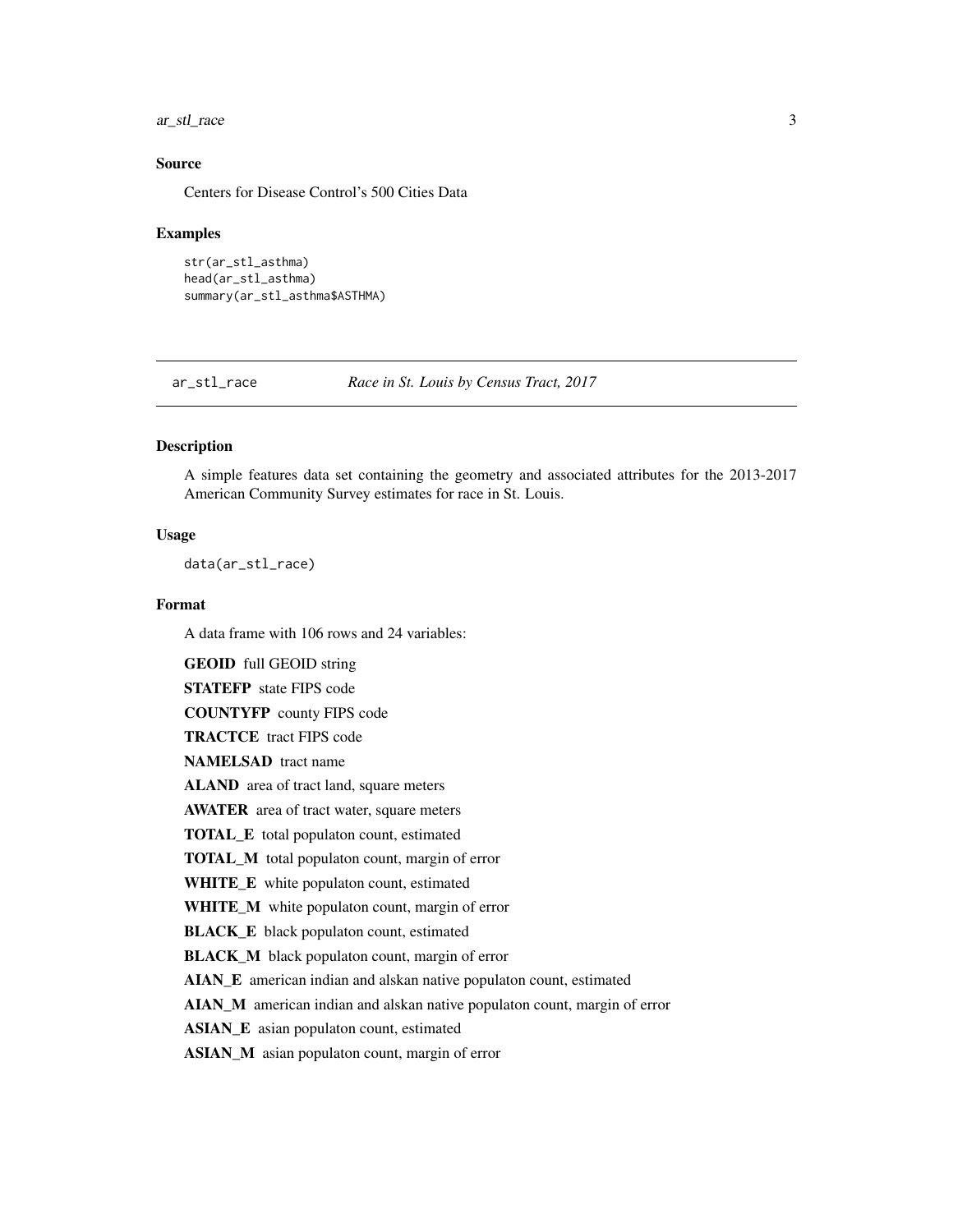<span id="page-3-0"></span>NHPI\_E native hawaiian and pacific islander populaton count, estimated NHPI\_M native hawaiian and pacific islander populaton count, margin of error OTHER\_E other race populaton count, estimated OTHER\_M other race populaton count, margin of error TWOPLUS\_E two or more races populaton count, estimated TWOPLUS\_M two or more races populaton count, margin of error geometry simple features geometry

# Source

tidycensus package

#### Examples

```
str(ar_stl_race)
head(ar_stl_race)
summary(ar_stl_race$ALAND)
```
ar\_stl\_wards *Ward Boundaries in St. Louis, 2010*

# Description

A simple features data set containing the 2010 Ward boundaries, which are used as districts for Alderpersons who serve as elected representatives. The OBJECTID and AREA columns are included to simulate "real" data that may have superfluous or unclear columns.

## Usage

data(ar\_stl\_wards)

#### Format

A data frame with 28 rows and 4 variables:

**OBJECTID** Artifact from ESRI data creation

WARD Ward number

AREA area of each ward

geometry simple features geometry

# Source

City of St. Louis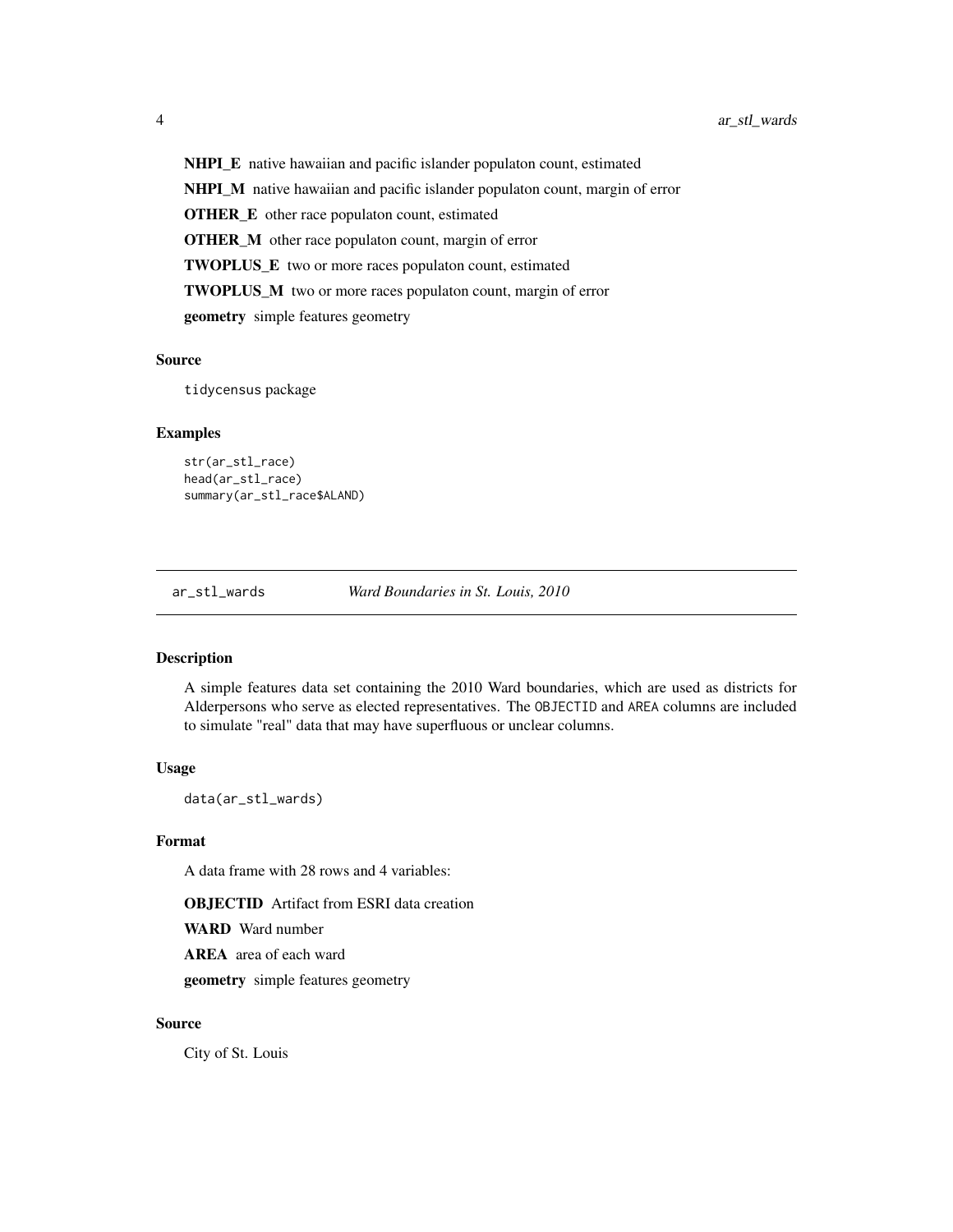# <span id="page-4-0"></span>ar\_stl\_wardsClipped 5

# Examples

```
str(ar_stl_wards)
head(ar_stl_wards)
summary(ar_stl_wards$AREA)
```
ar\_stl\_wardsClipped *Clipped Ward Boundaries in St. Louis, 2010*

# Description

A simple features data set containing the 2010 Ward boundaries, which are used as districts for Alderpersons who serve as elected representatives. This version of the ward boundary has been modified so that the wards only extend to the Mississippi River shoreline.

# Usage

```
data(ar_stl_wardsClipped)
```
#### Format

A data frame with 28 rows and 2 variables:

WARD Ward number

geometry simple features geometry

# Source

City of St. Louis

```
str(ar_stl_wardsClipped)
head(ar_stl_wardsClipped)
```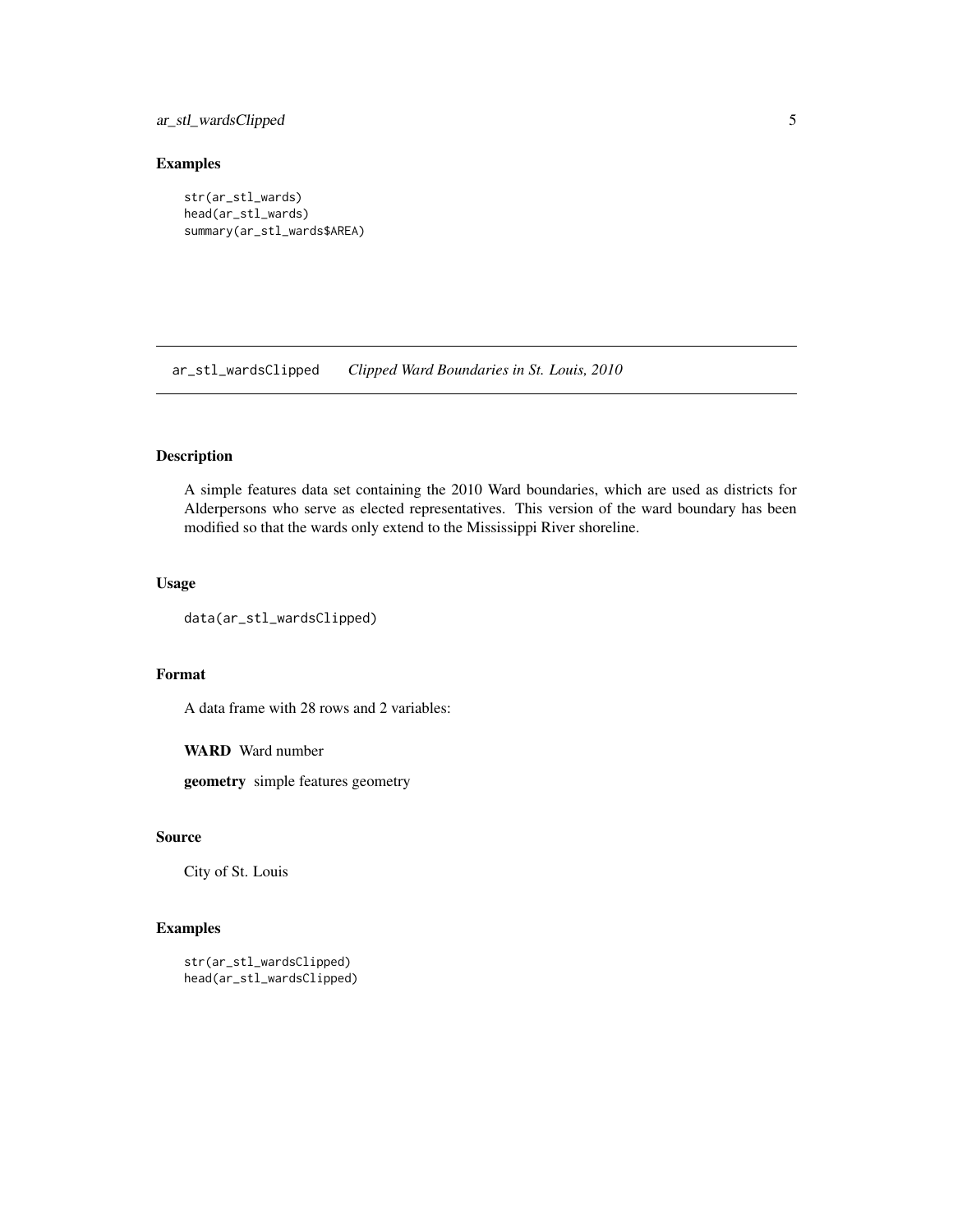<span id="page-5-0"></span>

# Description

Create Tessellations From SF Object

#### Usage

```
ar\_tessellate( .data, shape = "square", size = 1)
```
# Arguments

| .data | An object of class sf to tessellate from                               |
|-------|------------------------------------------------------------------------|
| shape | One of 'square' or 'hexagon', the shape to make tessellations from     |
| size  | Numeric multiplier for size of tessellations, default is one kilometer |

# Value

A sf object

#### Examples

```
ar_tessellate(ar_stl_wards)
```
ar\_tessellate(ar\_stl\_wards, shape = "hexagon", size = .75)

ar\_validate *Validating Data for Interpolation*

# Description

ar\_validate executes a series of logic tests for sf object status, shared coordinates between source and target data, appropriate project, and absence of variable name conflicts.

#### Usage

```
ar_validate(source, target, varList, method = "aw", verbose = FALSE)
```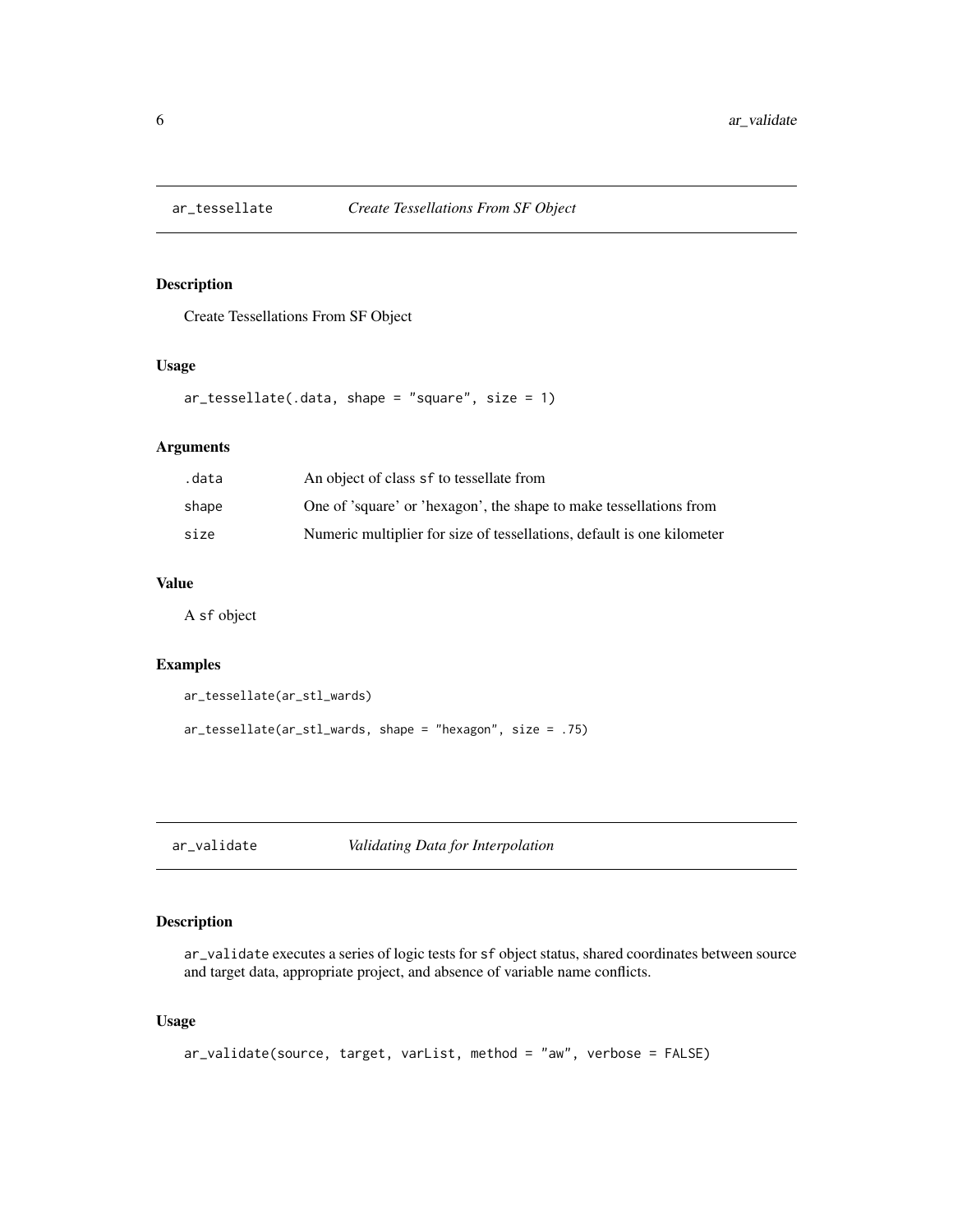# <span id="page-6-0"></span>aw\_aggregate 7

# Arguments

| source  | A sf object with data to be interpolated                                                                                                                                                     |
|---------|----------------------------------------------------------------------------------------------------------------------------------------------------------------------------------------------|
| target  | A sf object that data should be interpolated to                                                                                                                                              |
| varList | A vector of variable names to be added to the target object                                                                                                                                  |
| method  | The areal interpolation method validation is being performed for. This should<br>be set to "aw". Additional functionality will be added as the package adds new<br>interpolation techniques. |
| verbose | A logical scalar; if TRUE, a tibble with test results is returned                                                                                                                            |

# Value

If verbose is FALSE, a logical scalar is returned that is TRUE is all tests are passed and FALSE if one or more tests is failed. If verbose is TRUE, a tibble with detailed test results is returned.

#### See Also

# [c](#page-0-0)

# Examples

```
ar_validate(source = ar_stl_asthma, target = ar_stl_wards, varList = "ASTHMA")
```
ar\_validate(source = ar\_stl\_asthma, target = ar\_stl\_wards, varList = "ASTHMA", verbose = TRUE)

| aw_aggregate | Aggregate Estimates Based on Target ID |  |
|--------------|----------------------------------------|--|
|--------------|----------------------------------------|--|

# Description

aw\_aggregate sums the new estimates produced by [aw\\_calculate](#page-7-1) based on the target id. These are then joined with the target data. This is the fourth step in the interpolation process after [aw\\_weight.](#page-13-1)

#### Usage

```
aw_aggregate(.data, target, tid, interVar, newVar)
```
# Arguments

| .data    | A given intersected dataset                                                                                                                   |
|----------|-----------------------------------------------------------------------------------------------------------------------------------------------|
| target   | A sf object that data should be interpolated to                                                                                               |
| tid      | A unique identification number within target                                                                                                  |
| interVar | A variable containing an interpolated value created by aw_calculate                                                                           |
| newVar   | Optional; a new field name to store the interpolated value in. If not specified,<br>the intervar argument will be used as the new field name. |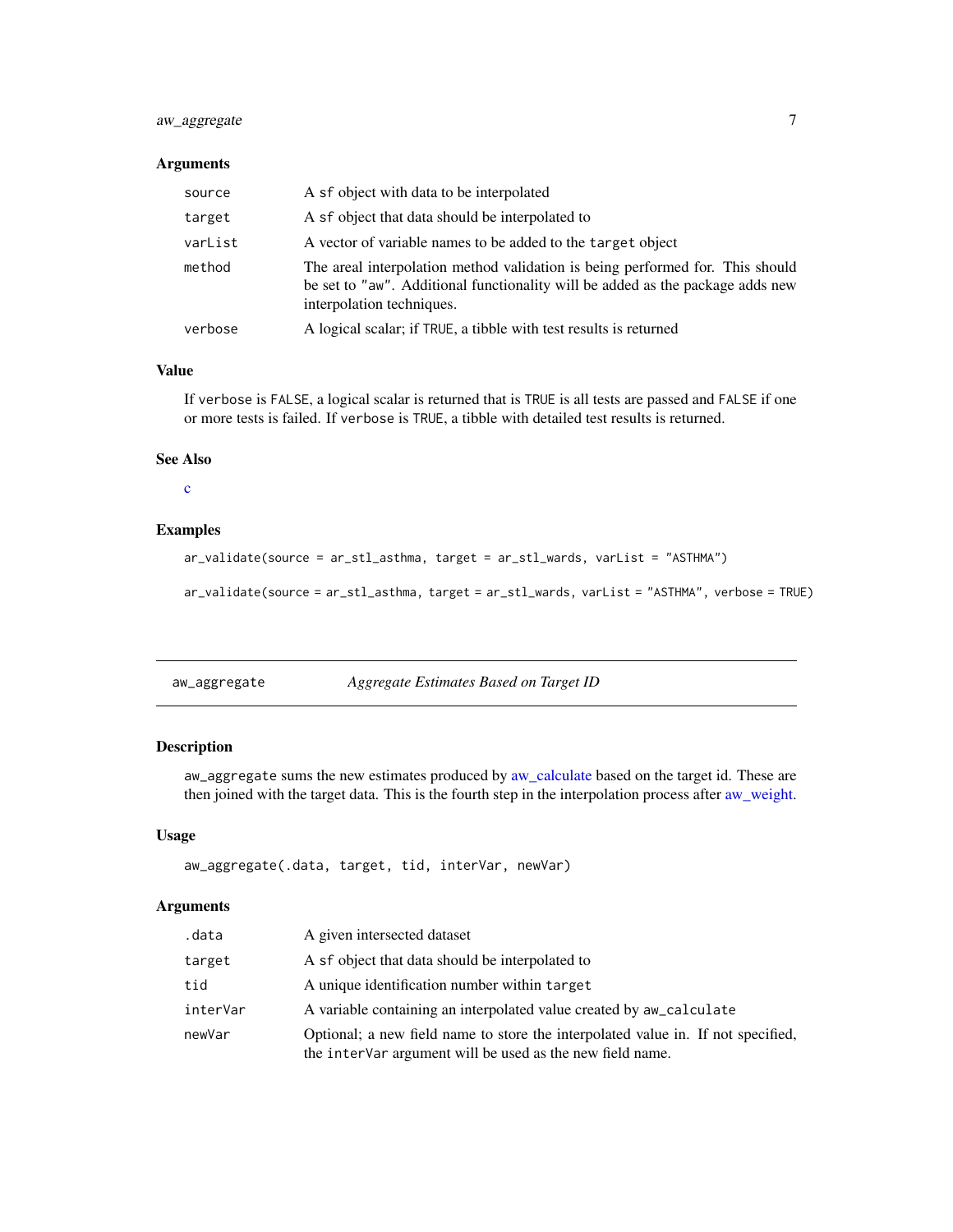<span id="page-7-0"></span>A sf object with the interpolated value added to it.

# Examples

```
library(dplyr)
race <- select(ar_stl_race, GEOID, TOTAL_E)
wards <- select(ar_stl_wards, WARD)
wards %>%
    aw_intersect(source = race, areaVar = "area") %>%
   aw_total(source = race, id = GEOID, areaVar = "area", totalVar = "totalArea",
             weight = "sum", type = "extensive") %>%
    aw_weight(areaVar = "area", totalVar = "totalArea", areaWeight = "areaWeight") %>%
    aw_calculate(value = "TOTAL_E", areaWeight = "areaWeight") -> intersect
aw_aggregate(intersect, target = wards, tid = WARD, interVar = TOTAL_E)
```
#### <span id="page-7-1"></span>aw\_calculate *Calculate Estimated Population*

#### Description

aw\_calculate multiplies the given value by the area weight. This is the fourth step in the interpolation process after [aw\\_weight.](#page-13-1)

#### Usage

aw\_calculate(.data, value, areaWeight, newVar)

#### Arguments

| .data      | A given intersected dataset                                                                                                                |
|------------|--------------------------------------------------------------------------------------------------------------------------------------------|
| value      | A column within source to be interpolated                                                                                                  |
| areaWeight | The name of the variable containing area weight per feature                                                                                |
| newVar     | Optional; a new field name to store the interpolated value in. If not specified,<br>the value argument will be used as the new field name. |

#### Value

An intersected file of class sf with a new field of interest recalculated with area weight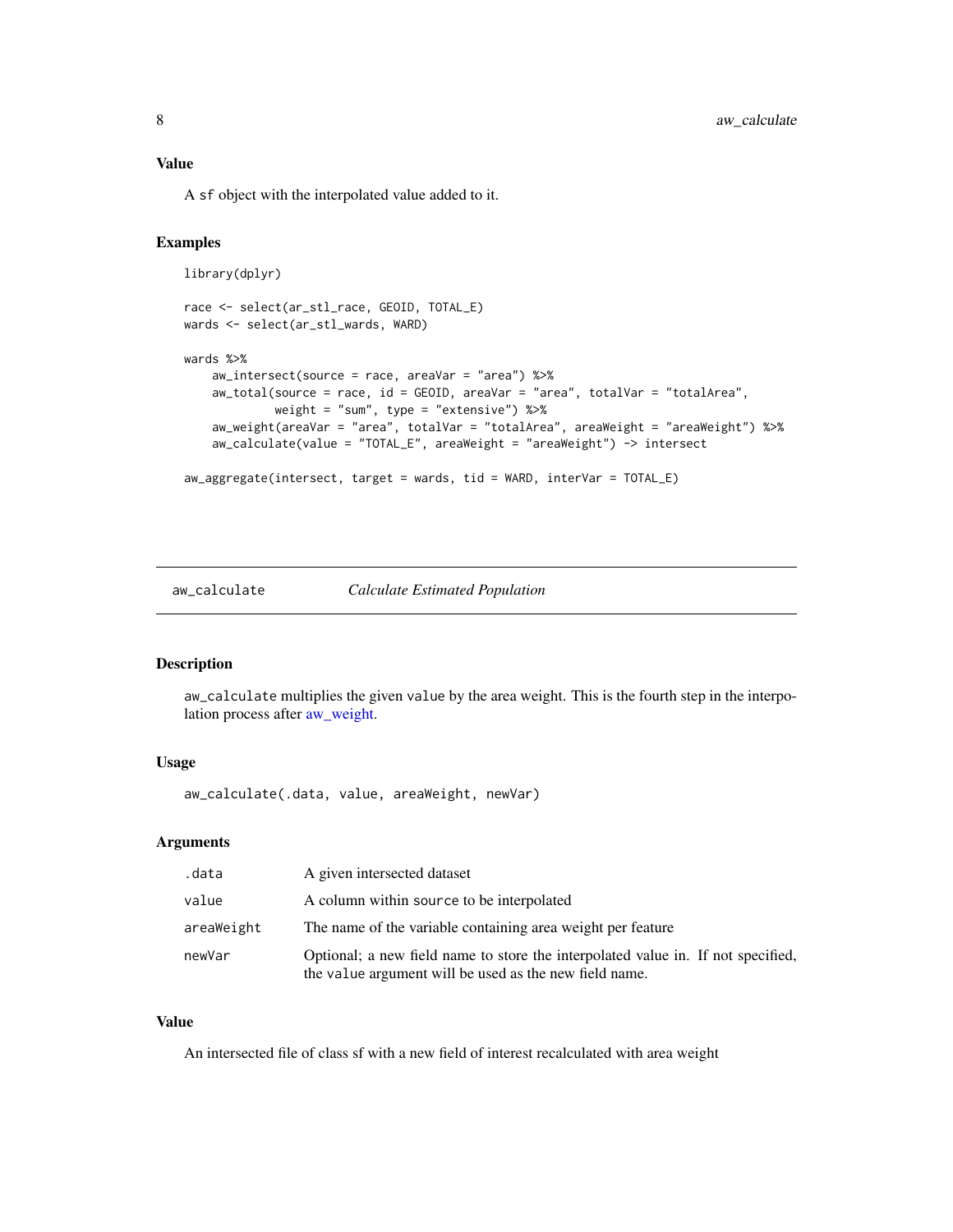# <span id="page-8-0"></span>aw\_interpolate 9

# Examples

```
library(dplyr)
race <- select(ar_stl_race, GEOID, TOTAL_E)
wards <- select(ar_stl_wards, WARD)
wards %>%
   aw_intersect(source = race, areaVar = "area") %>%
   aw_total(source = race, id = GEOID, areaVar = "area", totalVar = "totalArea",
             weight = "sum", type = "extensive") %>%
  aw_weight(areaVar = "area", totalVar = "totalArea", areaWeight = "areaWeight") -> intersect
aw_calculate(intersect, value = "TOTAL_E", areaWeight = "areaWeight")
```
aw\_interpolate *Interpolate Values*

# Description

This is the core function within the package for areal weighted interpolation. It validates both data sources before interpolating one or more listed values from the source data into the target data.

#### Usage

```
aw_interpolate(.data, tid, source, sid, weight = "sum", output = "sf", extensive,
    intensive)
```
# Arguments

| .data     | A sf object that data should be interpolated to (this is referred to as the target<br>elsewhere in the package).                                                                                                      |
|-----------|-----------------------------------------------------------------------------------------------------------------------------------------------------------------------------------------------------------------------|
| tid       | A unique identification number within target                                                                                                                                                                          |
| source    | A sf object with data to be interpolated                                                                                                                                                                              |
| sid       | A unique identification number within source                                                                                                                                                                          |
| weight    | For "extensive" interpolations, should be either "total" or "sum". For "intensive"<br>interpolations, should be "sum". For mixed interpolations, this will only impact<br>the calculation of the extensive variables. |
| output    | One of either "sf" or "tibble"                                                                                                                                                                                        |
| extensive | A vector of quoted variable names to be treated as spatially extensive (e.g. pop-<br>ulation counts); optional if intensive is specified                                                                              |
| intensive | A vector of quoted variable names to be treated as spatially intensive (e.g. pop-<br>ulation density); optional if extensive is specified                                                                             |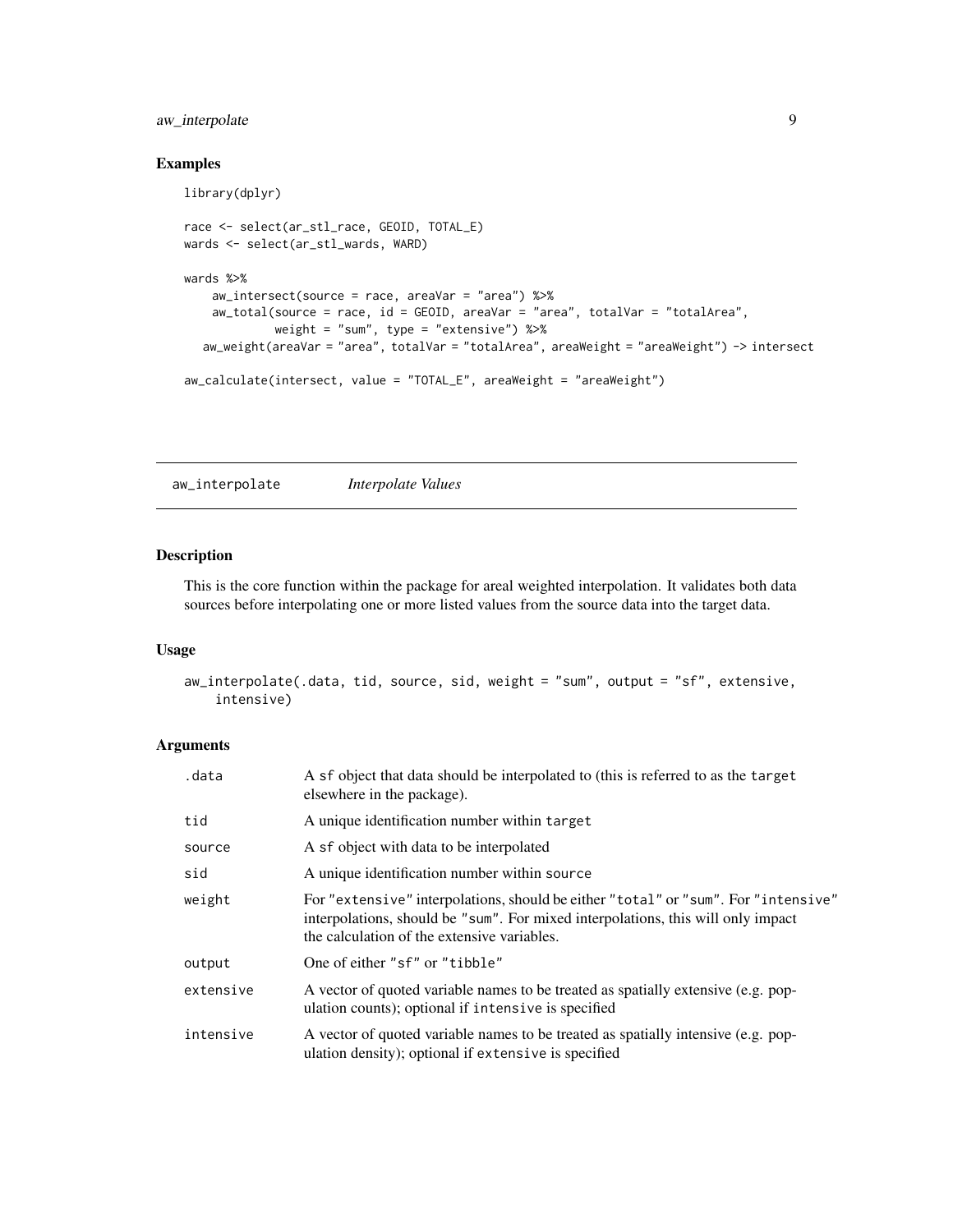# <span id="page-9-0"></span>Details

Areal weighted interpolation can be used for generating demographic estimates for overlapping but incongruent polygon features. It assumes that individual members of a population are evenly dispersed within the source features (an assumption not likely to hold in the real world). It also functions best when data are in a projected coordinate system, like the UTM coordinate system.

# Value

A sf object or a tibble with the value or values interpolated into the target data.

#### See Also

[c](#page-0-0)

#### Examples

```
aw_interpolate(ar_stl_wards, tid = WARD, source = ar_stl_race, sid = GEOID, weight = "sum",
   output = "sf", extensive = "TOTAL_E")
```

```
aw_interpolate(ar_stl_wards, tid = WARD, source = ar_stl_asthma, sid = GEOID, weight = "sum",
    output = "tibble", intensive = "ASTHMA")
```
<span id="page-9-1"></span>

#### aw\_intersect *Intersect Source and Target Data*

#### Description

aw\_intersect intersects the source and target datasets and computes a new area field for the intersected data using the units associated with whatever project the data are currently in. This is the first step in the interpolation process after data validation and subsetting.

#### Usage

aw\_intersect(.data, source, areaVar)

# Arguments

| .data   | A sf object that data should be interpolated to     |
|---------|-----------------------------------------------------|
| source  | A sf object with data to be interpolated            |
| areaVar | The name of the new area variable to be calculated. |

# Value

A sf object with the intersected data and new area field.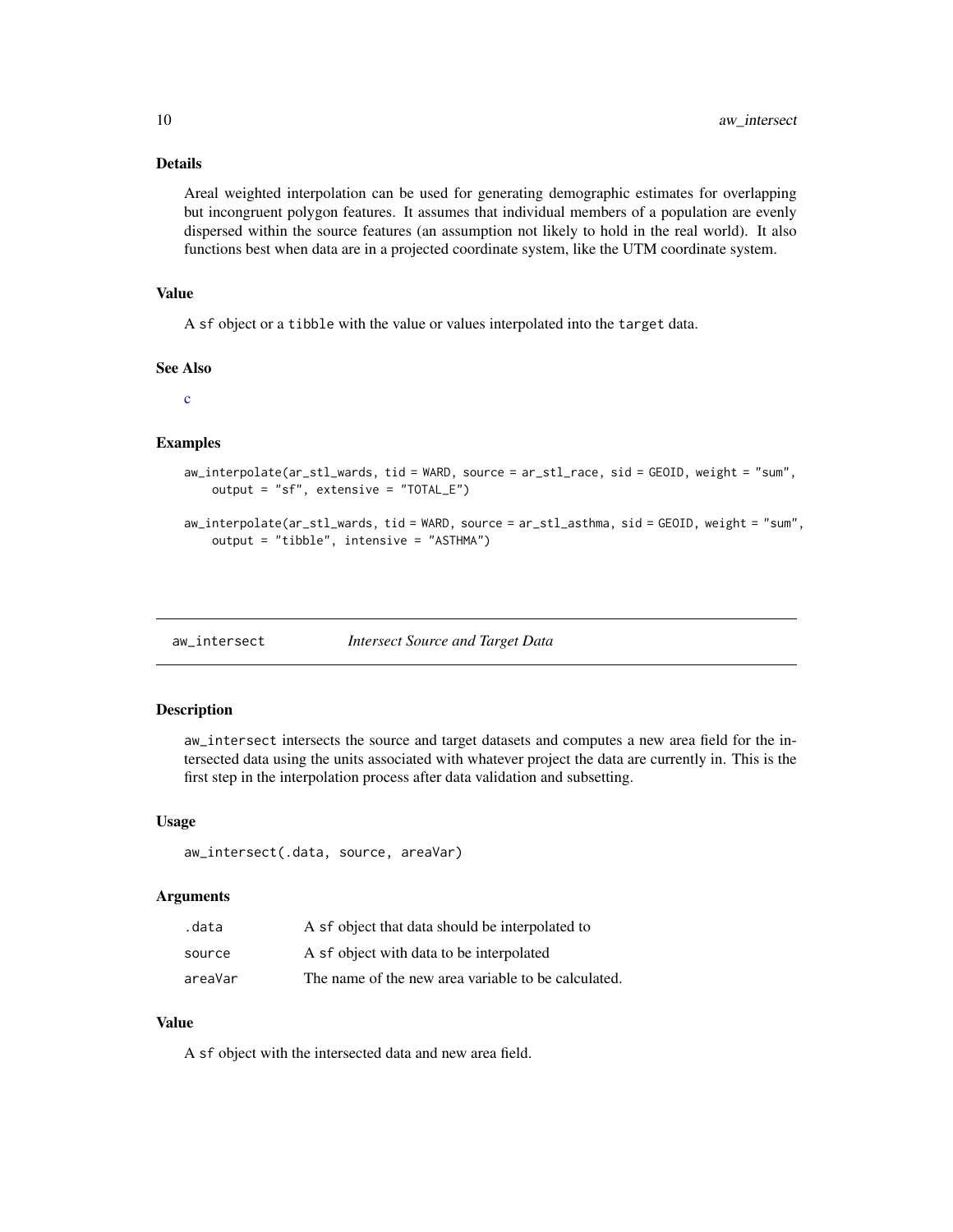# <span id="page-10-0"></span>aw\_preview\_weights 11

# Examples

```
library(dplyr)
race <- select(ar_stl_race, GEOID, TOTAL_E)
wards <- select(ar_stl_wards, WARD)
aw_intersect(wards, source = race, areaVar = "area")
```
aw\_preview\_weights *Preview Areal Weights*

#### Description

Provides a preview of the weight options for areal weighted interpolation. This can be useful for selecting the final specification for aw\_interpolate without having to construct a pipeline of all of the subfunctions manually.

# Usage

aw\_preview\_weights(.data, tid, source, sid, type)

#### Arguments

| .data  | A sf object that data should be interpolated to (this is referred to as the target<br>elsewhere in the package).                                                                                                                                                                                                                                                                                                                                                                                                             |
|--------|------------------------------------------------------------------------------------------------------------------------------------------------------------------------------------------------------------------------------------------------------------------------------------------------------------------------------------------------------------------------------------------------------------------------------------------------------------------------------------------------------------------------------|
| tid    | A unique identification number within target                                                                                                                                                                                                                                                                                                                                                                                                                                                                                 |
| source | A sf object with data to be interpolated                                                                                                                                                                                                                                                                                                                                                                                                                                                                                     |
| sid    | A unique identification number within source                                                                                                                                                                                                                                                                                                                                                                                                                                                                                 |
| type   | One of either "extensive" (if the data are spatitally extensive e.g. population<br>counts), "intensive" (if the data are spatially intensive e.g. population den-<br>sity), or "mixed" (if the data include both extensive and intensive values). If<br>"extensive", the sum is returned for the interpolated value. If "intensive",<br>the mean is returned for the interpolated value. If "mixed", vectors named<br>"extensive" and "intensive" containing the relevant variable names should<br>be specified in the dots. |

# Value

A tibble with the areal weights that would be used for interpolation if type is either "extensive" or "intensive". If it is mixed, two tibbles (one for "extensive" and one for "intensive") are returned as a list.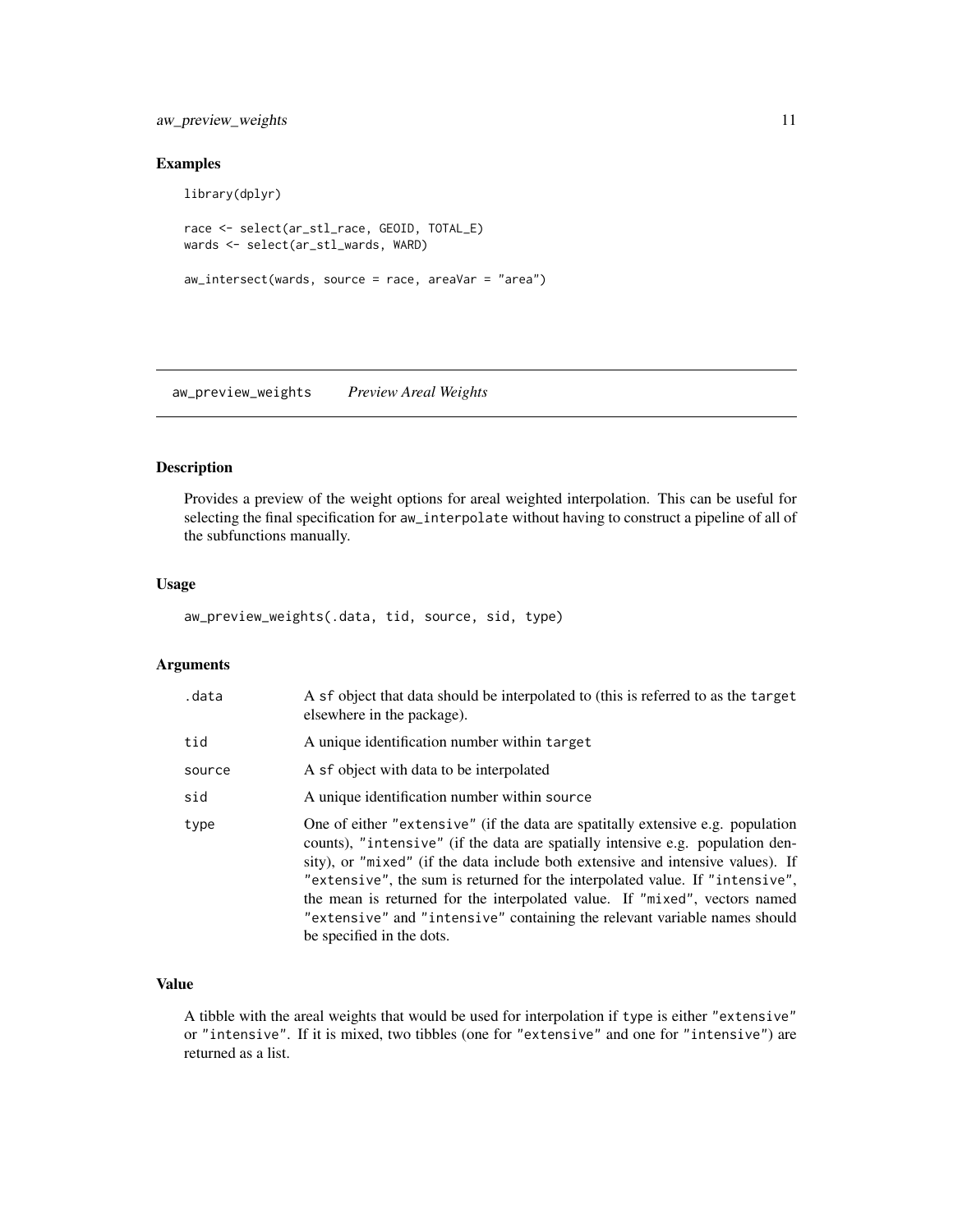#### <span id="page-11-0"></span>Examples

```
aw_preview_weights(ar_stl_wards, tid = WARD, source = ar_stl_race, sid = GEOID,
                   type = "extensive")
aw_preview_weights(ar_stl_wards, tid = WARD, source = ar_stl_asthma, sid = GEOID,
                   type = "intensive")
```

| total<br>aw : |
|---------------|
|---------------|

 $Calculate$  *Total Area* 

# Description

aw\_total produces a new total area field that contains the total area by source id. This is the second step in the interpolation process after [aw\\_intersect.](#page-9-1)

#### Usage

aw\_total(.data, source, id, areaVar, totalVar, type, weight)

### Arguments

| .data    | A sf object that has been intersected using aw_intersect                                         |
|----------|--------------------------------------------------------------------------------------------------|
| source   | A sf object with data to be interpolated                                                         |
| id       | A unique identification number                                                                   |
| areaVar  | The name of the variable measuring a feature's area, which is created as part of<br>aw intersect |
| totalVar | The name of a new total area field to be calculated                                              |
| type     | One of "intensive" or "extensive"                                                                |
| weight   | One of "sum" or "total"                                                                          |

#### Value

A sf object with the intersected data and new total area field.

```
library(dplyr)
```

```
race <- select(ar_stl_race, GEOID, TOTAL_E)
wards <- select(ar_stl_wards, WARD)
wards %>%
    aw_intersect(source = race, areaVar = "area") -> intersect
aw_total(intersect, source = race, id = GEOID, areaVar = "area",
         totalVar = "totalArea", weight = "sum", type = "extensive")
```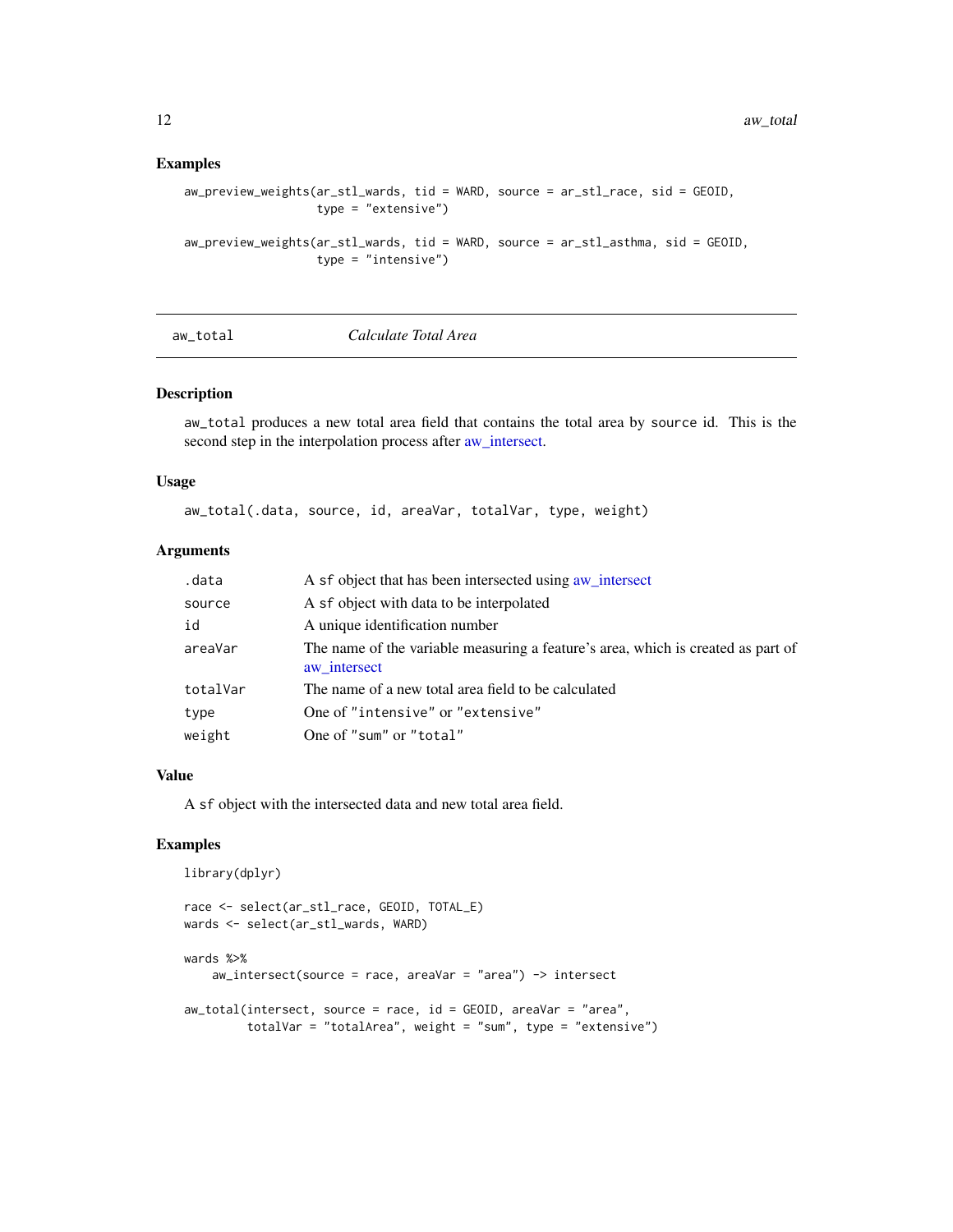<span id="page-12-0"></span>

# Description

Verify Correct Extensive-Sum Interpolation

# Usage

```
aw_verify(source, sourceValue, result, resultValue)
```
# Arguments

| source      | A sf object with data to be interpolated            |
|-------------|-----------------------------------------------------|
| sourceValue | A column within source to be interpolated           |
| result      | A sf object with interpolated data                  |
| resultValue | A column within result with the interpolated values |

### Details

aw\_verify ensures that the sum of the resulting interpolated value is equal to the sum of the original source value. This functionality only works for interpolations that are extensive and use the sum approach to calculating areal weights.

# Value

A logical scalar; if TRUE, these two values are equal.

```
result <- aw_interpolate(ar_stl_wards, tid = WARD, source = ar_stl_race, sid = GEOID,
                         weight = "sum", output = "tibble", extensive = "TOTAL_E")
aw_verify(source = ar_stl_race, sourceValue = TOTAL_E, result = result, resultValue = TOTAL_E)
```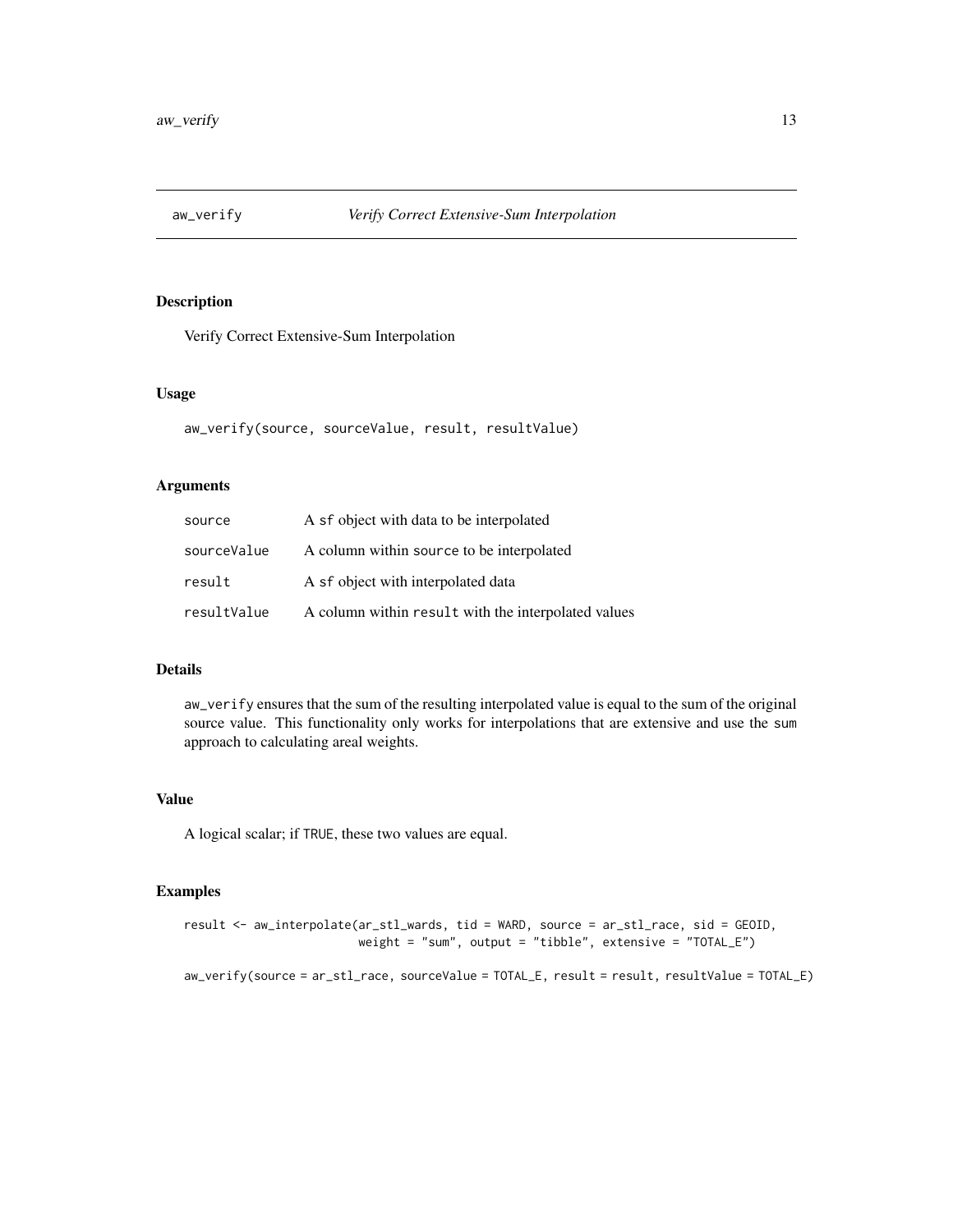<span id="page-13-1"></span><span id="page-13-0"></span>

#### Description

aw\_weight creates an area weight field by dividing the area field by the total area field. This is the third step in the interpolation process after [aw\\_weight.](#page-13-1)

#### Usage

aw\_weight(.data, areaVar, totalVar, areaWeight)

# Arguments

| .data      | A sf object that has been intersected using a intersect           |
|------------|-------------------------------------------------------------------|
| areaVar    | The name of the variable measuring a feature's area               |
| totalVar   | The name of the variable containing total area field by source id |
| areaWeight | The name of a new area weight field to be calculated              |

# Value

A sf object with the intersected data and new area weight field.

```
library(dplyr)
```

```
race <- select(ar_stl_race, GEOID, TOTAL_E)
wards <- select(ar_stl_wards, WARD)
wards %>%
    aw_intersect(source = race, areaVar = "area") %>%
```

```
aw_total(source = race, id = GEOID, areaVar = "area", totalVar = "totalArea",
         weight = "sum", type = "extensive") \rightarrow intersect
```

```
aw_weight(intersect, areaVar = "area", totalVar = "totalArea", areaWeight = "areaWeight")
```